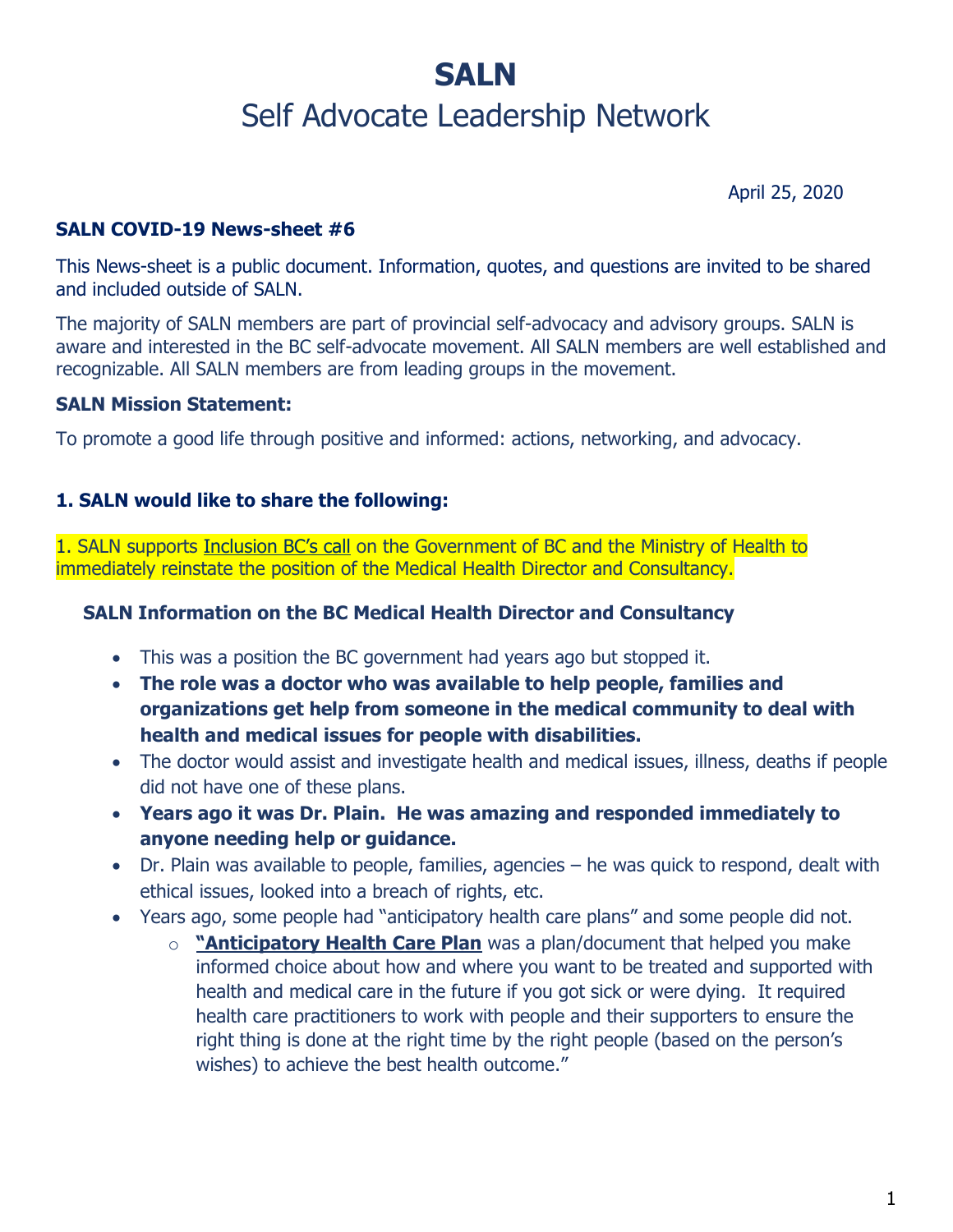# **SALN** Self Advocate Leadership Network

### **SALN Comment:**

• "SALN encourages the BC government to reinstate the BC Medical Health Director and Consultancy during the crisis and ongoing after. The Medical Health Director and Consultancy provides individuals, families and community organizations who support individuals with diversabilities [developmental and intellectual disabilities] and complex health care needs essential expertise and support during critical health care situations. In addition, the position ensures equal access to quality health care when barriers within the system are faced."

### **Quotes from SALN members:**

- "I think this service is essential."
- **"This position is absolutely needed in times like this."**
- "We need someone everyone can consult with and get help."
- **"We need a doctor who is available to help people advocate for and with people, families, service providers, supporters to ensure people are getting the health care treatment they want and need."**
- "Firsthand experience from a SALN supporter: "When my daughter was critically ill and I figured out why she was ill. Her daughter's family doctor would not agree with my theory. The doctor in this position at the time (after Dr. Plain) agreed with me and flew over from Victoria. He went with me to the family doctor to advocate for me and my daughter."
- "The doctor needs to be very accessible and quick to respond."
- "They need to be available to people, families, service providers."
- "They need to advocate for health care needs and address ethical issues and support people's rights."
- "When if people can't speak for themselves? They need someone like this to help. It is important to have this resource."
- **"This is not just necessary, it is essential. This needs to be in place, it must be in place. If not, things may go downhill instead of uphill."**
- "The health care system and everyone involved [would be] held responsible to provide the right health care treatment for everyone."
- "We want to make sure people are accountable.
- "A doctor should be available in BC that has knowledge of all aspects of disability."
- "I honestly would like to see more people having a person-centred approach when dealing with people. We are all people and we all deserve to have our share of the resources we need."
- "This position will support us to have our own voice and be heard."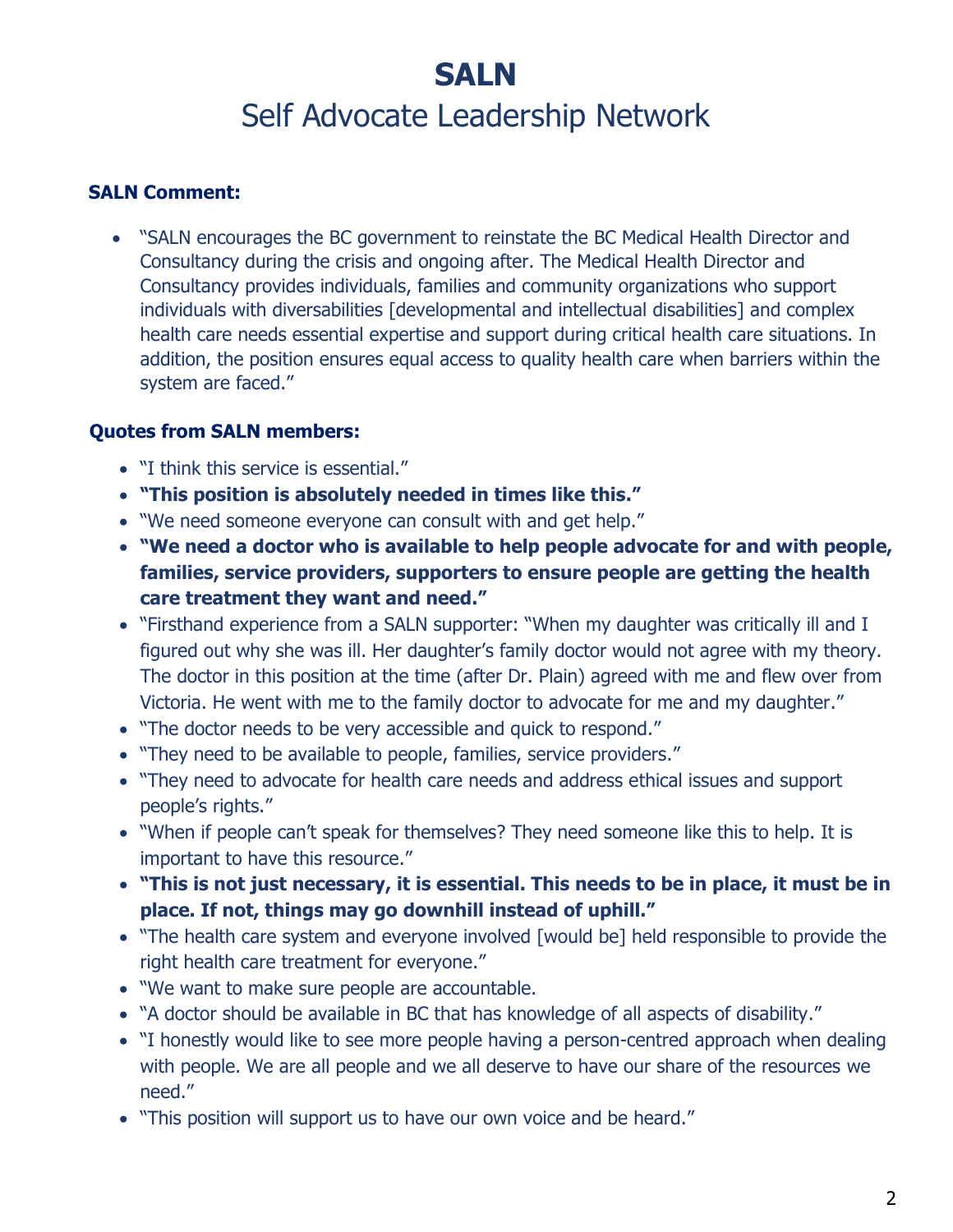# **SALN**

Self Advocate Leadership Network

#### **Quotes from SALN on the qualities of a new BC Medical Health Director and Consultancy**

- "This doctor needs to know how to talk in plain language instead of doctor language."
- "If this doctor is talking to both a self-advocate and a supporter, they need to ensure they first talk to the self-advocate and always involve the self-advocate. Sometimes doctors don't do this. They forget to talk to me  $-$  they need to include me always."
- "They need to be aware of all disability rights so they can actually talk to the person as a person – not just talk to other people."
- "We need someone who will help advocate and help parents advocate for their children. Not all doctors listen."
- **"The person needs to have a lot of disability knowledge and who can help break down barriers."**

2. The Ministry of Health has issued an order that says if someone goes into hospital, they can have essential visits only. For example – if someone was at the end of their life a family member would be allowed to visit. The Essential Service order also includes allowing a caregiver to come in if the patient has feeding or mobility issues. CLBC is asking that the health order include allowing a caregiver or family member to come with a patient to the hospital if they need help with communication and decision making. The Ministry of Health is working to make sure this language is included in the policy and will bring that back as soon as it's available to share.

### **Comment from SALN:**

• **"SALN would like to thank the people involved that are working to ensure that people with diversabilities are able to have people they trust, know, and care about to support them if they need emergency health care. SALN would like to encourage the Ministry of Health to publish the policy as soon as possible."**

### **Quotes from SALN members:**

- **"**Thank you for thinking of all of us and we really appreciate it."
- "Thank you to all the health care workers."
- **"This will help all the staff in the hospitals to know how to help people and support them to understand their rights. It will relieve pressure on staff and be more efficient for hospital staff."**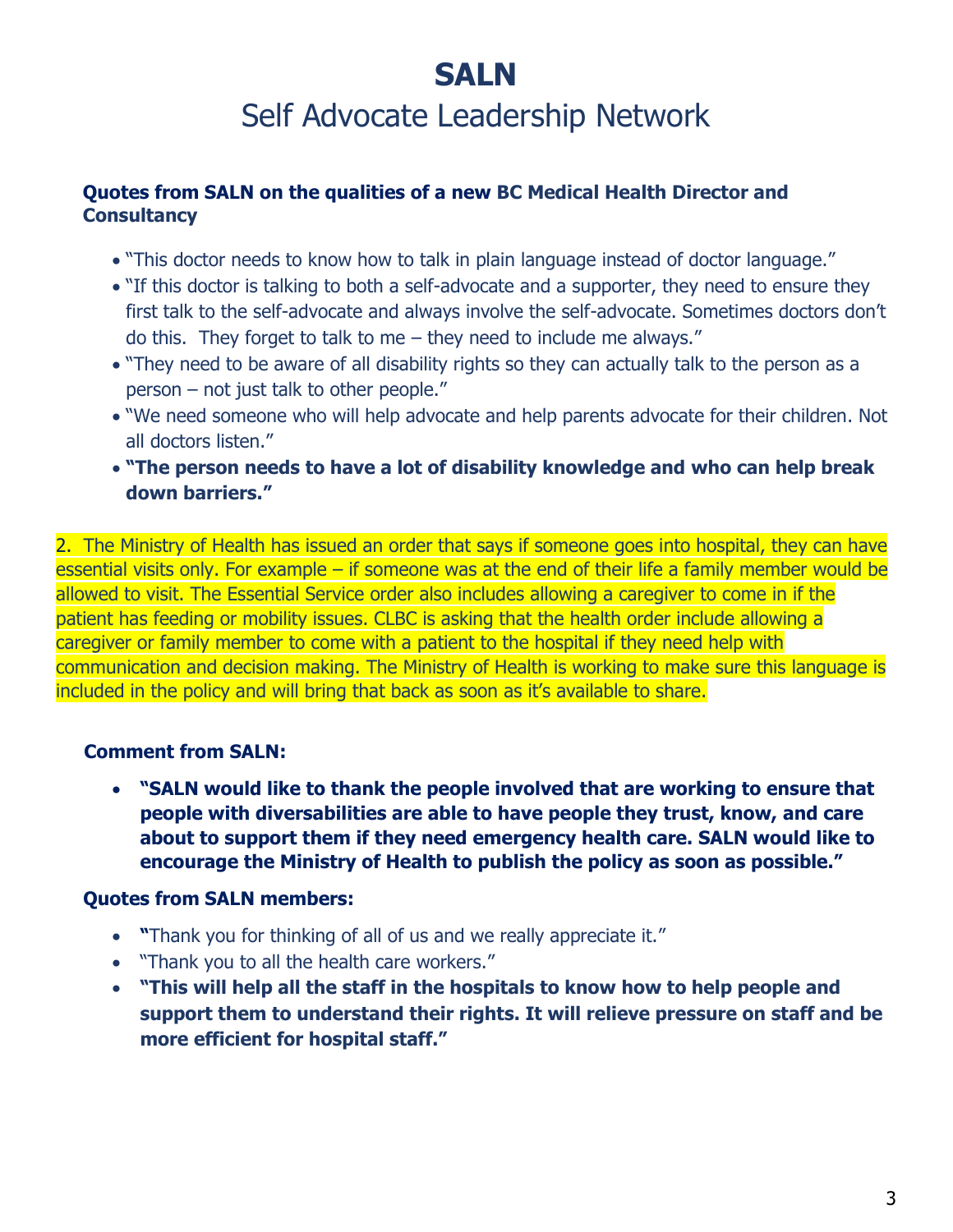# **SALN** Self Advocate Leadership Network

3. Ariis Knight, a woman who did not use words to communicate and had complex care needs, passed without having care from anyone who knew how she communicated.

### **SALN Information on Ms. Ariis Knight**

- [Peace Arch News Article](https://www.peacearchnews.com/news/hospital-visitor-policy-questioned-after-south-surrey-woman-dies-without-caregiver-family/) with content from UNITI CEO, Doug Tennant
	- $\circ$  "Tennant emphasized his concern isn't with the "heroic" care that frontline workers at the Peace Arch Hospital have been providing during the pandemic. "They've always done fantastic work," he said. "This is about a policy that needs to be changed."

### **Comment from Comment:**

• "SALN sends sympathy and call to action for Aiirs Knight. Now is the time for the Health Minister's policy. We acknowledge that the BC government supports people, like Ariis Knight, in having an advocate by their side. Then it is critical that this policy is published and shared with health care workers so that they are informed."

### **Quotes from SALN members:**

- We appreciate the plain language CLBC is putting out for this."
- "It is important because if someone with a disability has to have someone to be there in the hospital to help them know everything will be ok – hospitals needs to know this is allowed."
- "If you can't reach the representative it is important to find a friend, supporter or someone to help them understand so they get help immediately. Help people not feel scared. Have someone there with them."
- "It's not happening quickly enough. This needs to get off the desk and into policy.
- "UN Convention of Rights, self-determination, is part of this."
- **"How do we figure out, in a positive and supportive way, to put a rush on it [the policy]?"**